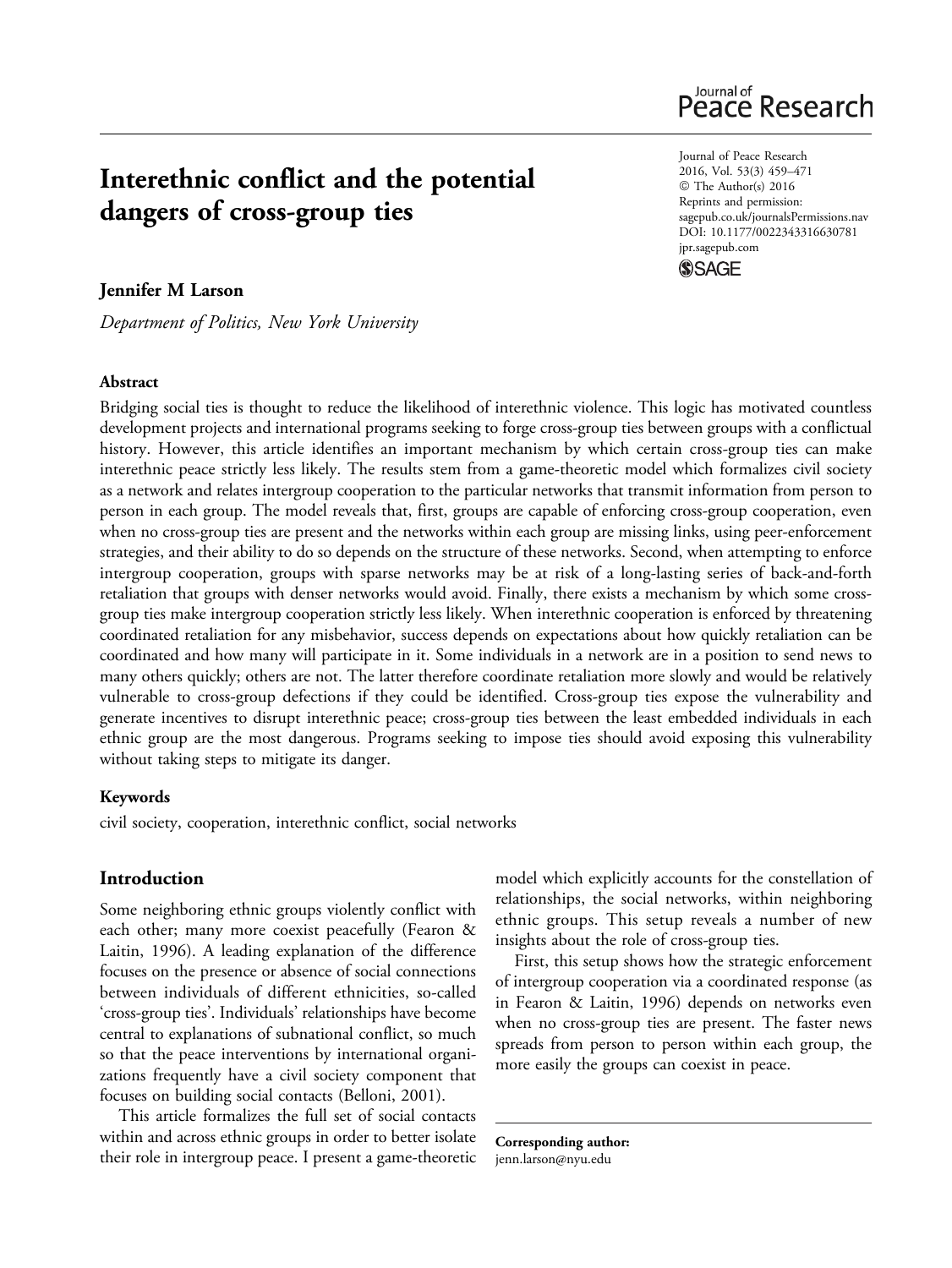Second and counter-intuitively, this setup reveals a mechanism by which cross-group ties may be *antithetical* to interethnic cooperation. Suppose a cross-group tie between  $i$  in one group and  $j$  in another allows  $i$  and  $j$ to communicate, and also reveals a minimal amount of personal information to each other: in the model, i knows the size of  $j$ 's social circle (network neighborhood) and vice versa. If  $i$  and  $j$  did not share a crossgroup tie, they would be strangers and so would not possess this channel of communication and would not know about the other's social circle. It turns out that sometimes the size of one's social circle is better left concealed from the other group. Those with a small social circle are more vulnerable to attack since they would only have enough peers in reach to coordinate a weak retaliation. The ability to identify who these vulnerable individuals are can generate strict incentives to initiate interethnic conflict. Some cross-group ties expose vulnerability.

This second insight not only shows that there is a downside to some cross-group ties, but also that the downside is due to revealed information. The information is not inaccurate or malicious; however, there are some pieces of information which, when learned, actually reduce the likelihood of peace.

Finally, the model reveals a potential source of *pro*tracted conflict between two groups. If groups try to maintain peace by threatening finite periods of mutual retaliation in response to any misbehavior, groups that spread news too slowly can inadvertently convert a finite period of retaliation to a much longer one. If news spreads slowly, some may learn the two groups have entered a period of retaliation by themselves being retaliated against rather than by being told by a co-ethnic. This poses a problem for coordinating the *end* of the period of retaliation. If, once the retaliation period has ended, some people are still retaliating, then their retaliation triggers more retaliation, which may trigger more again and again due to miscoordination.

These findings suggest that cross-group ties are not necessarily beneficial for interethnic peace. An implication is that programs seeking to forge new ties should proceed cautiously. While well-designed programs can indeed promote peace, short-term programs that briefly give individuals in both groups access to information about the other group, especially about the most vulnerable members, run the risk of actually increasing the likelihood of conflict. Understanding the mechanism uncovered in this article that works against peace is essential to designing programs that are on-net beneficial.

#### Interethnic cooperation

#### Civil society and conflict

Violent ethnic conflict tends to be longer and deadlier than other forms of civil conflict (Fearon, 2004); however, ethnic tensions rarely erupt into violent conflict despite the prevalence of different ethnicities living in close proximity across the globe (Fearon & Laitin, 1996: 717). When is ethnic pluralism susceptible to the outbreak of violent conflict and when is cooperation possible?

This article joins the growing body of research that turns to civil society for an answer. According to this line of research, the nature of interactions between individuals in their civic lives – day-to-day interactions or encounters in civic organizations – can bear on the likelihood of peace or conflict. This is particularly true of interactions between members of different ethnic groups, which can positively impact the chances for peace between neighboring groups.<sup>1</sup>

Many explanations for the felicitous effect of crossgroup interactions in civil society have been posited. They rely on interactions yielding a relationship by which parties to the interaction learn something new and/or have a new source of future information.

In one posited mechanism, the mere act of encountering someone different can change one's feelings toward the out-group. According to the so-called 'contact hypothesis', contact with members of other groups may chip away at prejudice, reduce fear, and foster understanding, and so promote tolerance (for a survey, see Pettigrew & Tropp, 2006).

In another, forging relationships with individuals in other groups also has the potential to change the preferences of one or both parties in ways that improve future interactions. For instance, jointly participating in a civic organization toward a common goal may cultivate shared interests that could reduce friction between groups, or generate mutually beneficial joint endeavors that increase the costs of conflict (e.g. Jha, 2013), which is especially likely in the presence of high levels of specialization among ethnic groups (Jeon, 2014).

According to a third mechanism, interacting with members of another ethnic group may open channels

 $1$  I refer to these interactions as cross-group ties, though many terms for the presence of cross-group interactions can be found in the literature: cross-cutting as opposed to mutually reinforcing cleavages (Lipset & Rokkan, 1967); brokerage across structural holes as opposed to closure (Burt, 2000); and bridging as opposed to bonding social capital (Putnam, 2001).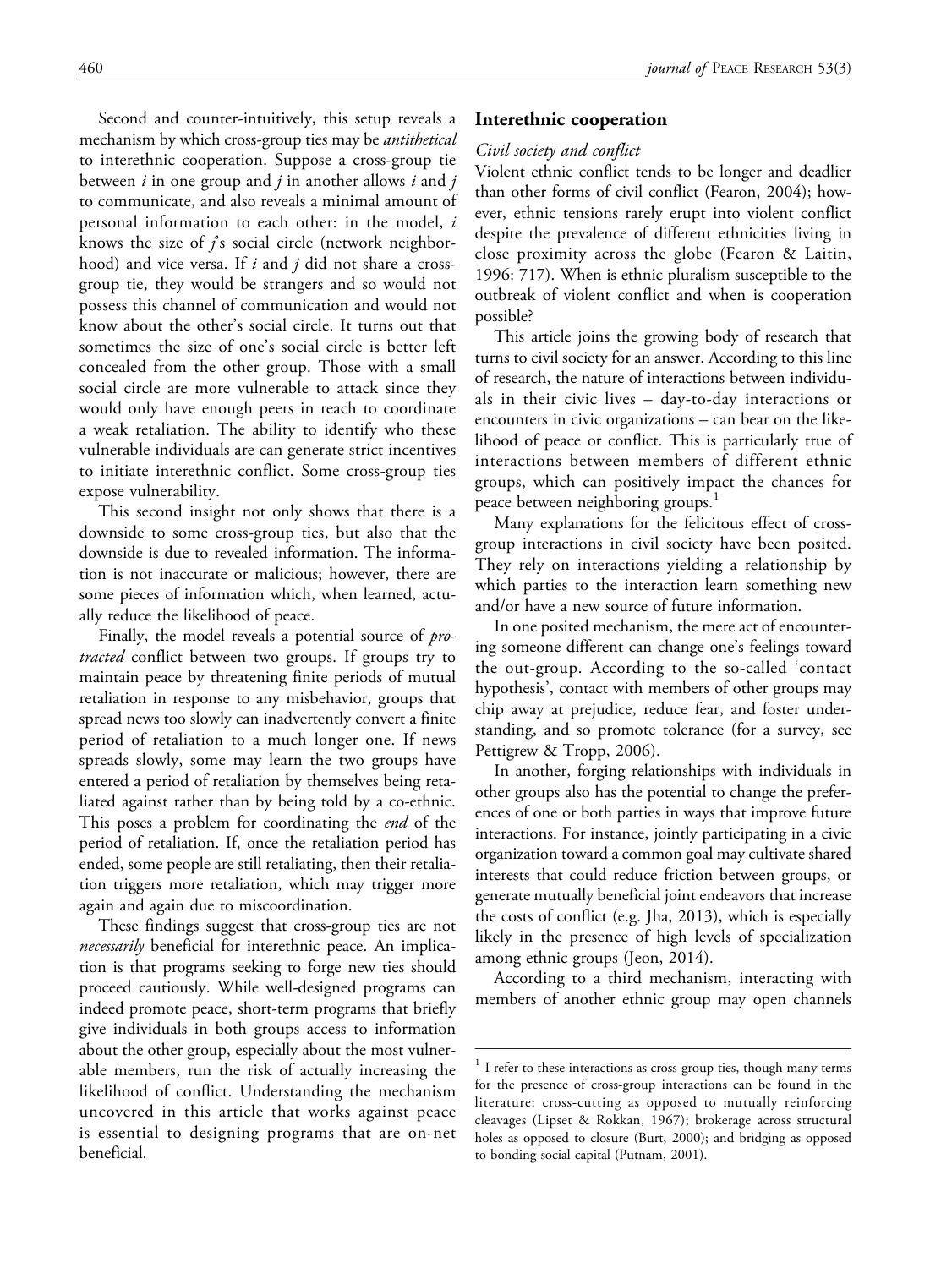of communication between the two groups, which results in having a source of future information in the other group. This source may help prevent interethnic tensions from escalating to interethnic violence: rumors of misconduct or threatening intentions in the other group could ignite conflict, as could political attempts to drum up violence via misinformation (e.g. Wilkinson, 2004). Access to information in the other group that could dispel rumors and offer credible reassurances would reduce the likelihood of violent conflict (Varshney, 2003).

All of the above mechanisms operate at the level of the cross-ethnic tie. An additional mechanism identifies a role for civil society even absent any cross-group ties. Instead, the set of relationships *within* an ethnic group can bear on interethnic violence. This mechanism draws on the logic of community enforcement (Kandori, 1992) and relies on the stylized fact that information relevant to peer sanctioning spreads rapidly among co-ethnics (Miguel & Gugerty, 2005). If ethnic groups threaten to strategically respond to cross-group misbehavior, then the rapid transmission of information through an ethnic group can permit the effective enforcement of interethnic cooperation even without any cross-group ties (Fearon & Laitin, 1996).

The above mechanisms suggest a key insight for how to proceed: both cross-group and within-group ties may matter for interethnic cooperation, potentially in tandem. Any of the cross-group tie explanations could be mediated or magnified by within-group ties (as if, for instance, a cross-group contact shares information that dispels an incendiary rumor, and then within-group ties transmit that information widely). To consider with precision the full set of relationships within and between groups at once, I employ the framework of network analysis (Lin, 1999; Burt, 2000; Lin, Cook & Burt, 2001).

#### Networks and cooperation

The way groups of actors are connected in a network bears on incentives for cooperation and conflict. In the study of international cooperation and conflict, the relevant actors are states, and the relevant links comprising a network among them may be trade flows (Chyzh, 2016), alliances (Haim, 2016), formal weapons cooperation agreements (Kinne, 2016), nonaggression pacts (Lupu & Poast, 2016), crossnational connections between NGOs (Wilson, Davis & Murdie, 2016), or shared policy preferences (Ward & Dorussen, 2016), as considered elsewhere in this issue. The study of *subnational* cooperation and conflict requires a more micro view: here, relevant actors are taken to be individuals who can spark conflict, and relevant links among them are relationships conducive to sharing information.

The mechanisms by which civil society may bear on conflict among individuals make clear that there is a difference between an interaction, a relationship, and information. Individuals may engage in an interaction with each other to conduct a transaction without having a personal relationship (though personal relationships may make transactions more likely or more civil and frequent interactions may make relationships more likely over time). Individuals in a relationship may have formed the relationship for any number of reasons, but the presence of a relationship opens a potential source of future information: relationships open a channel of communication. The model below separates interactions from relationships, and focuses on the informationspreading role of relationships. The set of relationships that can spread information is represented by a network.

Real groups of people pass news from person to person along networks, and networks among real groups of people tend to be incomplete.<sup>2</sup> News may spread rapidly from person to person within a group, especially in groups we would call 'tight-knit'. However, unless by 'tight-knit' we mean that everyone directly and immediately communicates with everyone else, the networks are incomplete and the exact arrangement of the links that are present affects how widely and quickly any news spreads. In the model, relevant news concerns behavior in interactions – gossip about who behaved badly.

There is a small but rapidly growing literature that studies cooperation among individuals in a network setup, either by having the network constrain interactions (e.g. Nava & Piccione, 2014) or by having the network constrain information as I do here (e.g. Wolitzky, 2013). To my knowledge, this is the first work to consider cooperation enforced by intergroup punishment in a networks setting, and the first to consider cross-group interactions at all in a networks setting.

One complication that arises in the model is that if peace is enforced through the threat of intergroup retaliatory conflict that lasts some length of time, everyone

<sup>&</sup>lt;sup>2</sup> Incomplete networks are networks that do not contain every possible link connecting any pair of nodes. In the case of communication networks, this means that some people do not communicate directly with every other person in the group.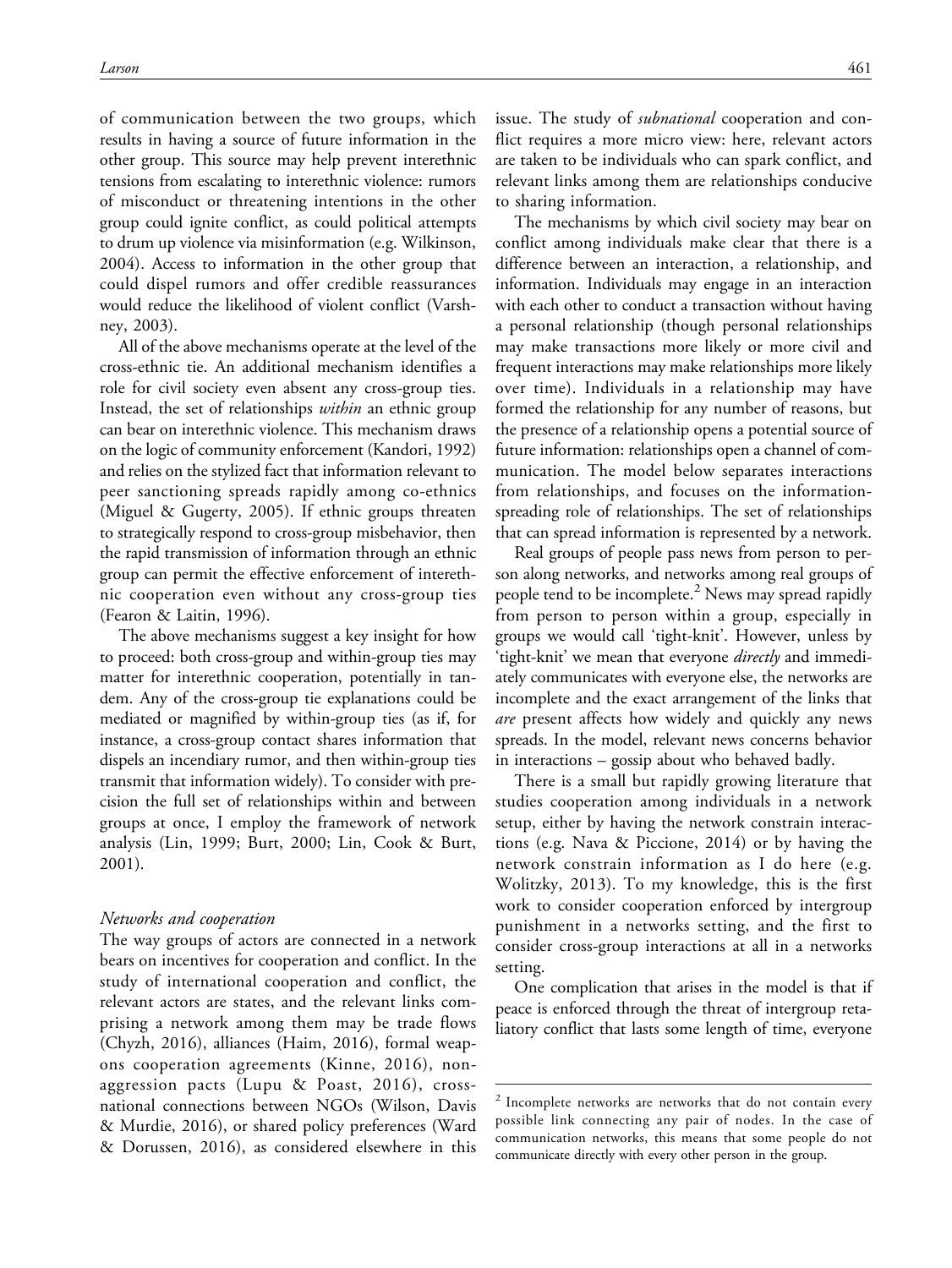must know exactly when the retaliation begins to know when it is due to end. Incomplete networks open the possibility that people disagree about the correct end to retaliation, at least for a while. A similar complication arises in the setting considered in Cho (2011), though with just a single group. The solution there relies on a public randomization device to coordinate a stopping point. Because it can be difficult to identify public randomization devices that real groups use, I consider conditions under which communication networks would allow groups to overcome problems of temporary miscoordination without such a device. I argue that this problem of beliefs out of synch is not a bug of the model but in fact exposes an important source of protracted conflict between real groups.

# The model

#### Overview

The model is a generalization of Fearon & Laitin (1996) which accounts for the networks along which news spreads within and potentially across each of two groups. Because the interest here is in the potential for intergroup conflict, I focus on the spiral equilibrium in which each group threatens large-scale retaliation against the other group if anyone misbehaves in an interaction with a member of the other group.

When news spreads from person to person via links in a network, some players may be out of the loop for some period of time. In the original model, and equivalently, if the networks were complete, when someone in the out-group defects against a member of  $\vec{i}$ 's ingroup, i knows immediately and so can join in the large-scale retaliation right away. When networks are incomplete, it can be the case that someone in the outgroup has defected against a member of  $i$ 's in-group but *i* doesn't know about it yet, so *i* wouldn't know to participate in the retaliation.

In this way, the network structure impacts the extent of cross-group retaliation and, consequently, the expected costs of behaving uncooperatively with a non-coethnic. If a network spreads news of a defection slowly, then the number of those who are informed and can participate in the cross-group retaliation also grows slowly, attenuating the expected costs of retaliation.

#### Model setup

Begin with two groups,  $A$  and  $B$ , each containing a set of *n* players,  $A = \{1, \ldots, n\}, B = \{n + 1, \ldots, 2n\}$ , with  $n$  even. Players in the model perform two actions: they

play games with out-group members, and they share information about games. Players play games with one other randomly selected out-group player at a time.<sup>3</sup> All pairs simultaneously play a single round of the prisoner's dilemma with common payoff matrix

$$
\begin{array}{cc}\nC & D \\
C & \begin{pmatrix}\n1, 1 & -\beta, \alpha \\
\alpha, -\beta & 0, 0\n\end{pmatrix}\n\end{array}
$$

where  $\alpha > 1$ ,  $\beta > 0$  and  $\frac{\alpha - \beta}{2} < 1$ . Players are re-matched every period for an indefinite number of periods. A player's total payoff is then a stream of discounted single round payoffs. Players have common discount factor  $\delta < 1$ .<sup>4</sup>

Observation and communication occur according to a 'communication network' defined by the pair  $(g, A \cup B)$ with  $2n \times 2n$  adjacency matrix g where  $g_{i,j} = g_{j,i} = 1$ indicates a link between  $i \neq j \in A \cup B$ . For simplicity, I refer to the network as  $g'$ . Links in the network are undirected and unweighted.<sup>5</sup> The network  $g$  can be thought of as the union of three networks:  $g^A$  as the subnetwork induced by  $A$ ,  $g^B$  as the subnetwork induced by B, and  $g^{AB}$  as the subnetwork containing the set of ties connecting someone in A to someone in B. That is,  $g<sup>A</sup>$ 

 $3$  The present interest is in sustaining cross-group cooperation, so for simplicity, all interactions in the model are cross-group. We could also specify a probability with which players are paired with an outgroup member as opposed to an in-group member and consider both within- and cross-group cooperation simultaneously. The equilibria of interest here treat cross-group interactions separably. If players had cross-group interactions less frequently, the impact of cross-group punishment would be attenuated and so the conditions would be harder to satisfy, but the comparative statics would all have the same direction as in the present approach.

<sup>&</sup>lt;sup>4</sup> The prisoner's dilemma is a convenient apparatus for studying cooperation and conflict. It captures the environment in which in any interaction, any individual would like to do something that counts as 'misbehaving' if they could get away with it. This serves as a hard case for cooperation. The main results of the article do not require the PD setup. The downside to cross-group ties persists so long as the strategic environment is any in which the key to preventing misbehavior is disincentivizing it by coordinating a wide-reaching response via a network. The disincentives for misbehaving against someone in more isolated network positions would still be weaker, and revealing this through a cross-group tie would increase the likelihood of conflict.

<sup>&</sup>lt;sup>5</sup> Undirected and unweighted links are simplifying assumptions. All results hold for directed links; they would just need to be restated with more cumbersome notation. Links are unweighted here following the typical study of communication networks. Even when the relationships themselves are classified as 'strong' and 'weak', both are usually taken to transmit news (see e.g. the job search model of Granovetter, 1973).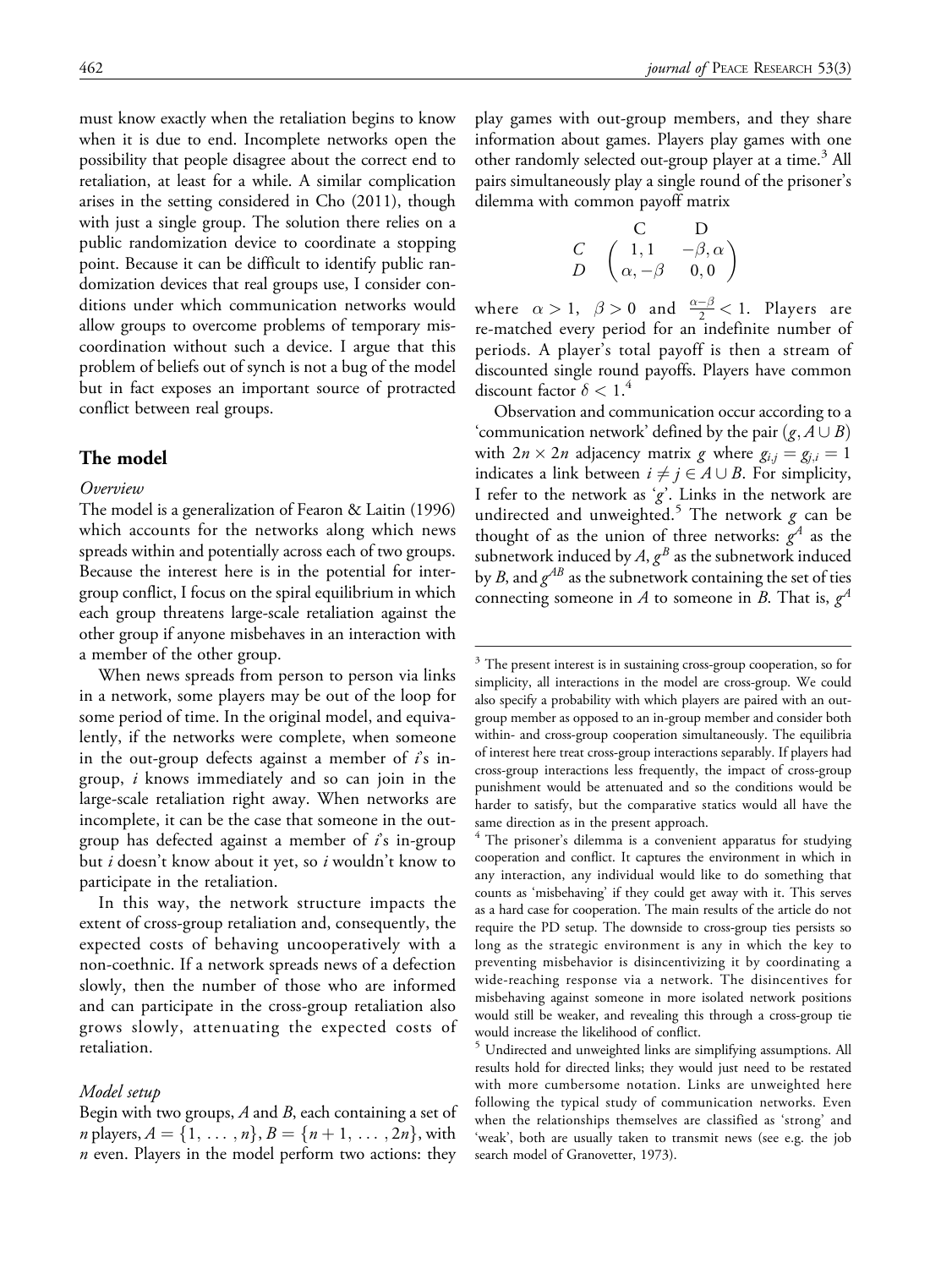contains all of A's within-group ties,  $g^B$  contains all of B's within-group ties, and  $g^{AB}$  contains all of the cross-group ties. When  $g^{AB}$  is the zero matrix, the two groups have no cross-group ties. Let  $g^A$  and  $g^B$  both be connected networks.<sup>6</sup> The set  $N_i = \{j \neq i \in A \cup B : g_{i,j} = 1\}$  is player *i*'s 'neighborhood' and the  $j \neq i \in A \cup B$  :  $g_{i,j} = 1$  are *i*'s 'neighbors'. The neighborhood of  $i$  contains all players who can be reached from  $i$  in geodesic distance 1. Generalizing, we can define neighborhoods of size k:

Definition 1 (k-neighborhood): Let  $l(i, j)$  be the length of the shortest path from  $i$  to  $j$ . Define  $i$ 's **k-neighborhood** in network  $g, N_i^k(g)$  to be the set of all  $j$  such that the shortest path from  $i$  to  $j$  is less than or equal to  $k$ . That is,

$$
N_i^k(g) = \{ j \in A : l(i,j) \le k, i \ne j \}.
$$
 (1)

That is,  $\mathbf{i}'s$  k-neighborhood is the set of all other players reachable from  $i$  in paths of length  $k$  or shorter. Information spread through the network is characterized below. Whenever I use the term 'neighborhood' as opposed to 'k-neighborhood', I am referring to  $N_i \equiv N_i^1$ .

The following term will be useful:

Definition 2 (Incident): An individual  $i \in A$  is **incident** to a tie  $g_{i,k}$  if  $i = j$  or  $i = k$ . i is **incident** to a cross-group tie if  $\exists g_{i,j} \in g$  such that  $j \in B$ . In other words,  $i$  is incident to a cross-group tie if  $i$  has at least one neighbor in the out-group.

As in Fearon & Laitin (1996), members of a group cannot recognize everyone in an out-group, cannot describe anyone in the out-group, and would not recognize everyone in the out-group if rematched.<sup>7</sup>

In particular,  $i \in A$  only recognizes  $j \in B$  if  $g^{AB}_{ij} = 1 - \frac{1}{2}$ when there is a cross-group tie connecting  $\vec{i}$  and  $\vec{j}$  – though  $i$  could not describe  $j$  well to other members of A who are not also connected to  $j$ . A player only knows he's playing 'someone' from the other group unless he is playing his neighbor. This scenario is the hard case for intergroup cooperation, and seems to be a reasonable



Figure 1. An example communication network from the perspective of player 1

representation of some ethnic groups' experience (Fearon  $\&$  Laitin, 1996: 727).<sup>8</sup> More on this below.

The anonymized shape of the network  $\varrho$  is common knowledge among all players in  $A$  and  $B$ . That is, they could draw the network accurately without labeling any of the nodes. Players know exactly which player is which node in their own group. Players also know which nodes their own cross-group neighbors are, but not which nodes any other out-group members are. So players could add node labels to their drawn networks for every member of their in-group and their personal out-group neighbors (connected through cross-group ties) but no others.<sup>9</sup> Figure 1 shows an example network for group A (here players  $1 \ldots 8$ ), group B (players  $9 \ldots 16$ ), and the cross-group ties (here just one) from the perspective of player 1. Figure 2 shows the same from the perspective of player 6, and Figure 3 shows the same from the perspective of player 11.

Actions are observable to neighbors in the network g. Observers pass news along to their neighbors. News about rounds spreads truthfully and deterministically through the network between rounds at rate  $r = \frac{\text{Degrees spread}}{\text{Rounds played}}$  between rounds. When  $r = 1$ , news

 $^6$  That is, there exists a finite path between any two players in  $A$  and

likewise for *B*.<br><sup>7</sup> The relevant feature of a group is it is a set of players who can all recognize each other: they can perfectly identify each other, describe each other, and would recognize each other if rematched. While this applies most naturally to different ethnic groups, in fact the model applies to any pair of groups that can be differentiated in this way.

<sup>8</sup> This depiction of recognizability is the natural extension of no cross-group recognizability in Fearon & Laitin (1996) to the case where there are some cross-group ties.

<sup>9</sup> Individuals can actually know much less about the out-group network for the results to hold: a highly reduced-form view of the out-group network and the out-group neighborhood of their crossgroup contacts. The assumption that individuals know more about the network position of their cross-group contacts than other outgroup members is key to the results that follow. This assumption seems reasonable – individuals in the out-group with whom  $i$  does not share a cross-group tie are effectively strangers. Those with whom  $i$  does share a tie have enough of a relationship to share news of dayto-day happenings. This would likely entail knowing something about that contact's social ties, if only a rough impression of the size of his friend group.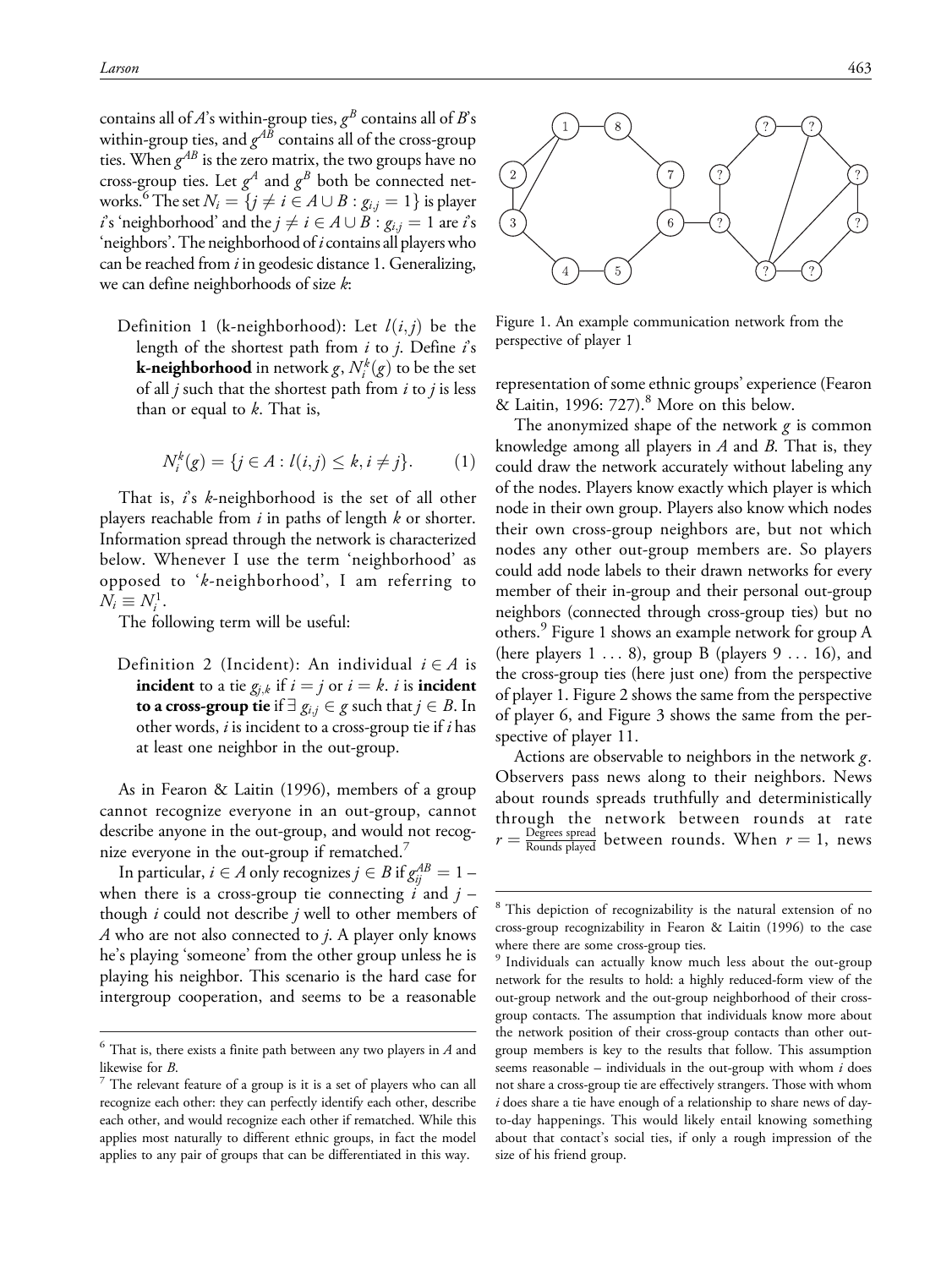

Figure 2. An example communication network from the perspective of player 6



Figure 3. An example communication network from the perspective of player 11

about rounds spreads one degree, to the immediate neighbors, before players are rematched and play again. When  $r = 2$ , news spreads two degrees, from person to person to person before the next round, and so on. Therefore, at the end of time  $t$ , a player has received new relevant information from everyone reachable in paths of length  $r$ , that is, from everyone in his r-neighborhood.

The assumptions about recognizability, common knowledge of the network structure, and observability comport with stylized facts about the social structures of real ethnic groups. Ethnic groups are groups of individuals with actual or perceived shared descent and tend to have features that facilitate the rapid spread of information and the issuing of swift sanctions, which can include common language, shared cultural understandings, frequent co-ethnic interactions, and living in close proximity (Horowitz, 1985; Habyarimana et al., 2009). The ability to share news quickly and to sanction within an ethnic group, especially relative to the limited ability to do so across ethnic groups, has become the leading explanation for observed differences in public goods provision between ethnically homogeneous and ethnically diverse areas (Miguel & Gugerty, 2005; Habyarimana et al., 2007). Additionally, to the extent that social ties have a basis in kinship or identification with cultural or familial groupings at the subethnicity level, such as clans and subclans, co-ethnics are more likely to know the network among co-ethnics than among non-coethnics (Larson & Lewis, 2015a).

The infinitely repeated game G proceeds as follows: at the beginning of each round, nature randomly pairs players in group A with players in group B and randomly assigns each pair to one of  $n$  possible locations for each pair to play. Players know they are playing 'someone in the other group' at a particular location. Pairs simultaneously play one round of the prisoner's dilemma. News is spread at rate  $r$  through the network  $g$ , ending the round, and the next round begins.

#### Equilibrium strategies for cross-group cooperation

Consider a generalization of the spiral equilibrium strategies in Fearon & Laitin (1996), which capture tense behavior between ethnic groups well.<sup>10</sup> Call  $t_{i,t}^{spark}$  the first instance of a  $D$  played in a cross-group interaction that  $i$  knows about by period  $t$ . Now we have:

Definition 3 (Network spiral profile  $(\sigma^{NWSPIR})$ ): All players play  $C$  in the first round. In subsequent rounds  $t$ , all players play  $C$  unless they know that anyone has played a D, in which case they play D until  $t_{i,t}^{spark} + T$ .

Players following  $\sigma^{NWSPIR}$  react to cross-group defections by playing  $D$  in all out-group pairings for a finite number of rounds T. Depending on where an individual sits in his group's network, he may be unaware of a D played in some round  $t$ . In fact, an individual's first indication that cross-group punishment has been initiated may be when he plays someone in the out-group who knows punishment has been initiated and plays D against him.<sup>11</sup>

<sup>&</sup>lt;sup>10</sup> These strategies inflict the largest possible finite punishment between groups. Finite punishments are desirable in environments prone to accidents and short tempers so that off-the-equilibrium-path inefficiency is minimized, and can extract maximal cooperation when the action set is binary as it is here.

<sup>&</sup>lt;sup>11</sup> I follow Fearon & Laitin (1996) and the prisoner's dilemma literature by referring to this phase as 'punishment'. Really, it is one side issuing punishment and the other side reacting defensively since countering  $D$  with  $D$  is the best response of the group being punished for the  $T$  rounds. When a group is the victim of a crossgroup defection, that group commits to punishing the other group by playing  $D$ ; the other group reduces the costs of that punishment by countering with D.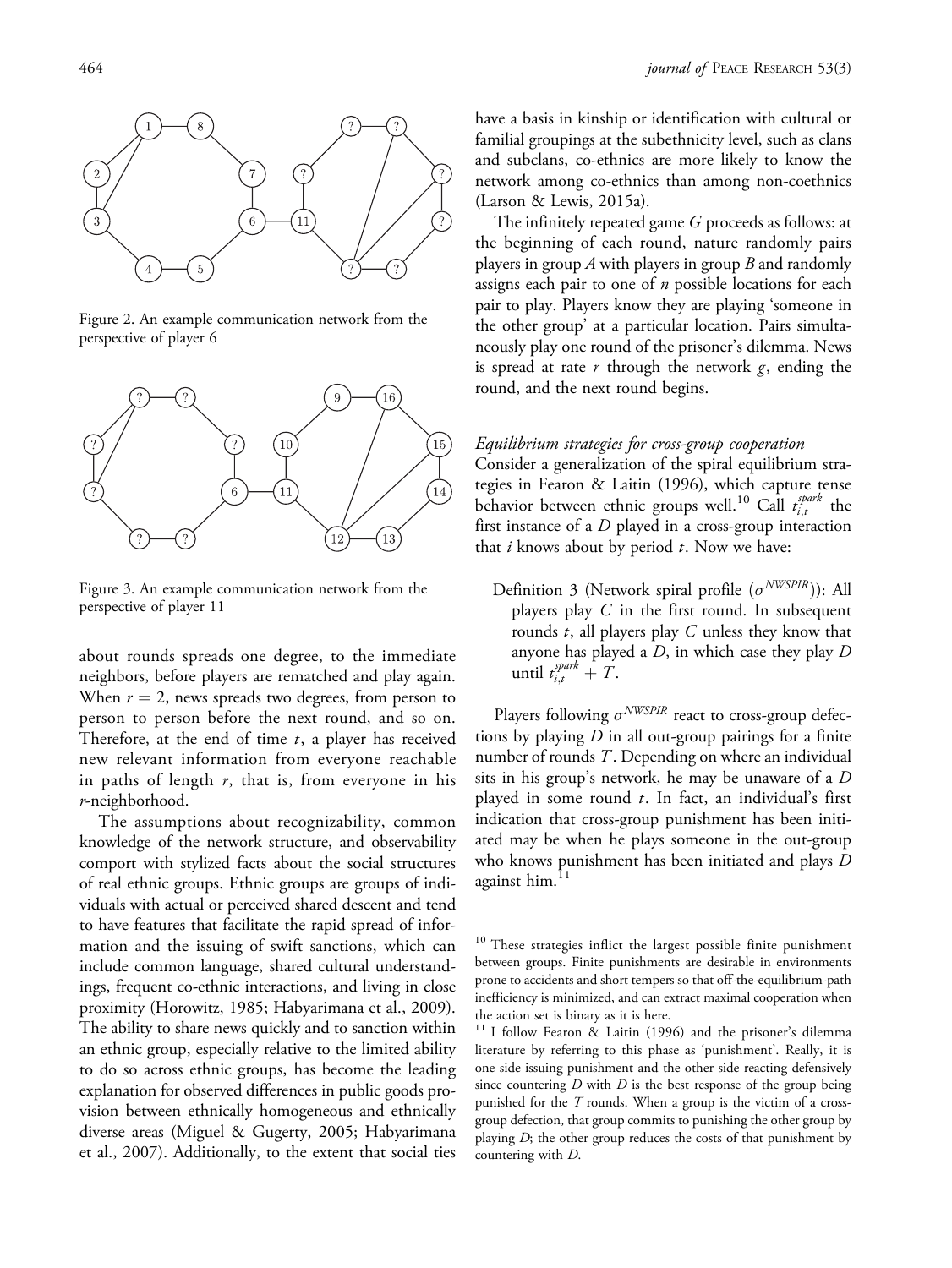This poses a complication for coordinating the *end* of a punishment phase. A player who has not heard that someone tripped the punishment phase and whose opponent just played  $D$  against him in punishment cannot know that the D was played in punishment and instead thinks the  $D$  is a first spark of a new punishment. Only when news about the initial spark reaches him will he become aware. For some of the time, members of group  $A$  may disagree over when the punishment phase should stop. This disagreement is harmless so long as everyone agrees by  $t^{spark} + T + 1$ . In this round, unless all agree that the punishment triggered in  $t^{spark}$  is over, someone will believe they are punishing but instead they will be tripping a new phase of punishment.<sup>12</sup> For certain networks, this miscoordination can persist indefinitely, kicking off a spiral of conflict.<sup>13</sup>

A necessary condition for punishment to remain finite requires a modified definition of network diameter to account for the possibility of cross-group ties. Let  $l(i, j)$  be the shortest path between i and j in network g.

Definition 4 (JK-diameter): Let  *and*  $*K*$  *be subsets of* nodes of g. The  $JK$ -diameter of network g is:

$$
diam_{JK}(g) = \max_{i \in J \cup K} \left\{ \min_{j \in J, k \in K} \{l(i, j), l(i, k)\} \right\}.
$$
 (2)

 $^{13}$  Note that in the so-called 'spiral equilibrium' of Fearon & Laitin (1996), no actual spiral occurs. One group reacts en masse against the other group, both play D for one iteration of the punishment phase, but then punishment ends and cooperation resumes. Here, by accounting for networks, one round of punishment can kick off another and another in a true spiral. This spiral is of concern off the equilibrium path or in reaction to errors.

The *JK*-diameter is the longest shortest path to one of two sources where one source is in one subset of nodes and the other is in another subset. This definition accounts for the fact that there are two sources to any piece of information (both parties to the interaction). Now we can state the following necessary condition for punishment under  $\sigma^{NWSPIR}$  to last only T rounds:

Proposition 1 (Coordinating cross-group punishment): All players always agree on when the last round of punishment should occur under  $\sigma^{NWSPIR}$  only if

$$
T \ge \frac{diam_{AB}(g)}{r}.
$$
 (3)

The proof of Proposition 1 is straightforward and can be found in the Online appendix. Satisfying this condition guarantees that by the time someone could act on misinformation and trigger punishment, everyone in both groups will know the correct stopping time.<sup>14</sup> In other words, the punishment period must be sufficiently long relative to the AB-diameter and speed of information spread. This condition suggests that incomplete networks with slow-spreading news can result in a spiral of conflict due to miscoordination.

One interesting consequence of this condition is that some networks will require longer cross-group punishments than others. When news must travel through many intermediaries before reaching everyone (the network has a high AB-diameter), groups must threaten long-lasting retaliations in order for any retaliation to actually remain finite. Retaliations that are designed to be short may actually result in one round of retaliation kicking off another and another.

#### Full cooperation in equilibrium

Now I turn to the conditions under which the strategy profile  $\sigma^{NWSPIR}$  supports full cross-group cooperation in sequential equilibrium. In order to isolate the consequences of adding cross-group ties, first consider the case in which there are no cross-group ties:  $g^{AB} = \emptyset$ .

An individual's decision to comply with  $\sigma^{NWSPIR}$ depends on the number of others who know crossgroup retaliation is due when cross-group retaliation is in fact due. In any round, a player has to compare his gain from kicking off retaliation to his gain from remaining cooperative. His gain from kicking off retaliation

 $12$  At first blush, it may seem that if two groups really did enter the retaliation phase, they could tell the difference between it and a new defection. However, consider what the retaliation phase looks like to an individual  $i$  who learns late. To  $i$ , relations were warm between the two groups, and now suddenly a member of the out-group behaves uncivilly. If no one in  $i$ 's group has told him that uncivil encounters are warranted yet, i has no reason to believe anything other than that retaliation is due to start now. Even if the member of the out-group who behaved uncivilly broke the rules of the model and told  $i$  'I am doing this out of retaliation for what your group did 2 days ago,' this statement would not be credible. Any out-group member would have an incentive to claim they were merely carrying out additional rounds of retaliation any time they were defecting anew to improve the chances of encountering a more profitable player in the future who is still unaware. Even if groups could eventually detect the source of infinitely long conflict, the finite conflict may persist longer than T. The general point of the result is that group-wide responses require coordination; some networks facilitate this coordination better than others, and the consequences of poorly facilitated coordination can be protracted conflict.

<sup>&</sup>lt;sup>14</sup> If there are no cross-group ties, this condition is equivalent to  $T \geq$  $min\{diam(A), diam(B)\}.$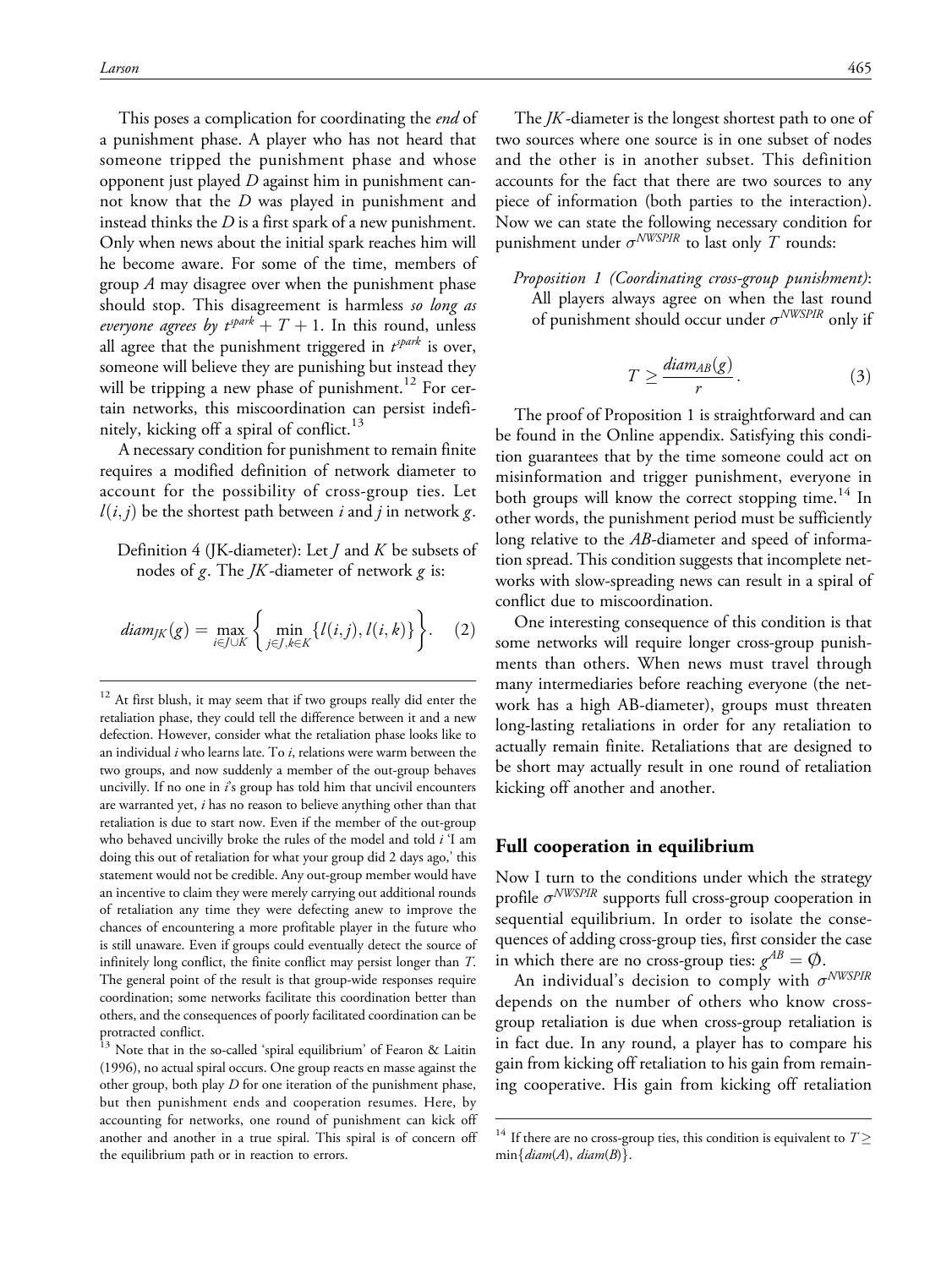depends on the number of his in-group members who will know about the retaliation in each of the  $T$  periods of the retaliation. Part of this number is easy for him to calculate – his neighbors know first, then his neighbors' neighbors, and so on. However, some of his in-group members may learn by being paired with an out-group player who knows and plays D. The number who will learn in this way depends on the number of out-group players who know. But the number of out-group players who know depends on the number who learn through their out-group network and the number who learn by being randomly paired with an in-group member who knows and plays D.

The cumbersome recursive expression for the expected number who know each round can be found in the Online appendix. In the condition below, the notation  $\#BKNOW^i_l$  means the number of members of group  $B$  who can be expected to know about a cross-group defection in  $t + l$  that occurred in t when the first defection is committed by  $i$ , and likewise for  $\#AKNOW^i_l.$ 

Proposition 2 (Full cooperation under  $\sigma^{NWSPIR}$ ): Strategy profile  $\sigma^{NWSPIR}$  is sequentially rational for game G with groups A and B without cross-group ties iff:

$$
\alpha - 1 \le \sum_{l=1}^{T} \delta^l \left[ 1 - \alpha \left[ \frac{n - \# BK NOW_l^i}{n} \right] \right] \tag{4}
$$

and

$$
(\alpha - 1) \left( \frac{n - \#BKNOW_d^i}{n} \right) + \beta \left( \frac{\#BKNOW_d^i}{n} \right)
$$
  
\n
$$
\geq \sum_{l=1}^{T-d} \delta^l \alpha \left[ \frac{\Delta \#BKNOW_l^{-i}}{n} \right]
$$
\n(5)

for all  $i \in A$  and all values of  $1 \leq d < T - 1$ ; and

$$
\alpha - 1 \le \sum_{l=1}^{T} \delta^l \left[ 1 - \alpha \left[ \frac{n - \#AKNOW_l^i}{n} \right] \right] \tag{6}
$$

and

$$
(\alpha - 1) \left( \frac{n - \#AKNON_d^i}{n} \right) + \beta \left( \frac{\#AKNOWLED}{n} \right)
$$
  

$$
\geq \sum_{l=1}^{T-d} \delta^l \alpha \left[ \frac{\Delta \#AKNON_l^{-i}}{n} \right]
$$
  
(7)

for all  $i \in B$  and all values of  $1 \leq d < T - 1$ 

where  $\Delta \# BKNOW_l^{-i}$  is the expected difference in the number of people in group B who know in  $t + l$  when i participates in punishment in  $t$  and when  $i$  refrains from participating in punishment in  $t$ . These values are all functions of the networks in both  $B$  and  $A$ , and are

defined explicitly in the Online appendix. Likewise, these values depend on whether a player is incident to

a cross-group tie, which is key to the results below. In words, the first and third conditions say that the net gain from defecting must be smaller than the net loss from the punishment phase. The net loss from the punishment phase would be 1 in every round, but if news spreads slowly through the other group, occasionally during the punishment phase a punisher will gain  $\alpha$ when playing an out-group member who does not yet know that punishment has begun. The second and fourth conditions say that a player will do his part and punish when he knows that punishment is due as long as his marginal impact on the spread of news through the other group is not so great that he expects to be able to cooperate with someone once more and then punish and earn  $\alpha$  in the next round. This second set of conditions rules out an unlikely but possible incentive.

Three comparative statics follow straightforwardly from Proposition 2.

Corollary 1: The longer the cross-group punishment (larger  $T$ ), the more easily the two groups can sustain cooperation.

The cross-group punishment phase is valuedestroying; the longer the destruction of value, the more hesitant any one player is to kick it off.

Corollary 2: The denser both groups' networks are, the more easily the two groups can sustain cooperation.

In the extreme case, if both groups' networks were complete,  $\#BKNOW = n$ ,  $\#AKNOW = n$ ,  $\Delta \text{#B}$ KNOW =  $\Delta \text{#}$ AKNOW = 0, and so all conditions become easier to satisfy. Denser networks ensure that news about the punishment phase reaches everyone immediately, making it maximally painful.<sup>15</sup>

The density of the network ensures that cross-group punishment is massive and swift immediately after a defection, offering a greater deterrent. Additionally, news

<sup>&</sup>lt;sup>15</sup> General density matters because of the randomness built into becoming informed about retaliation: some are effectively informed by the behavior of a random opponent. Each round, the news spreads along the network and additional messages are seeded at random because some in the out-group are already punishing.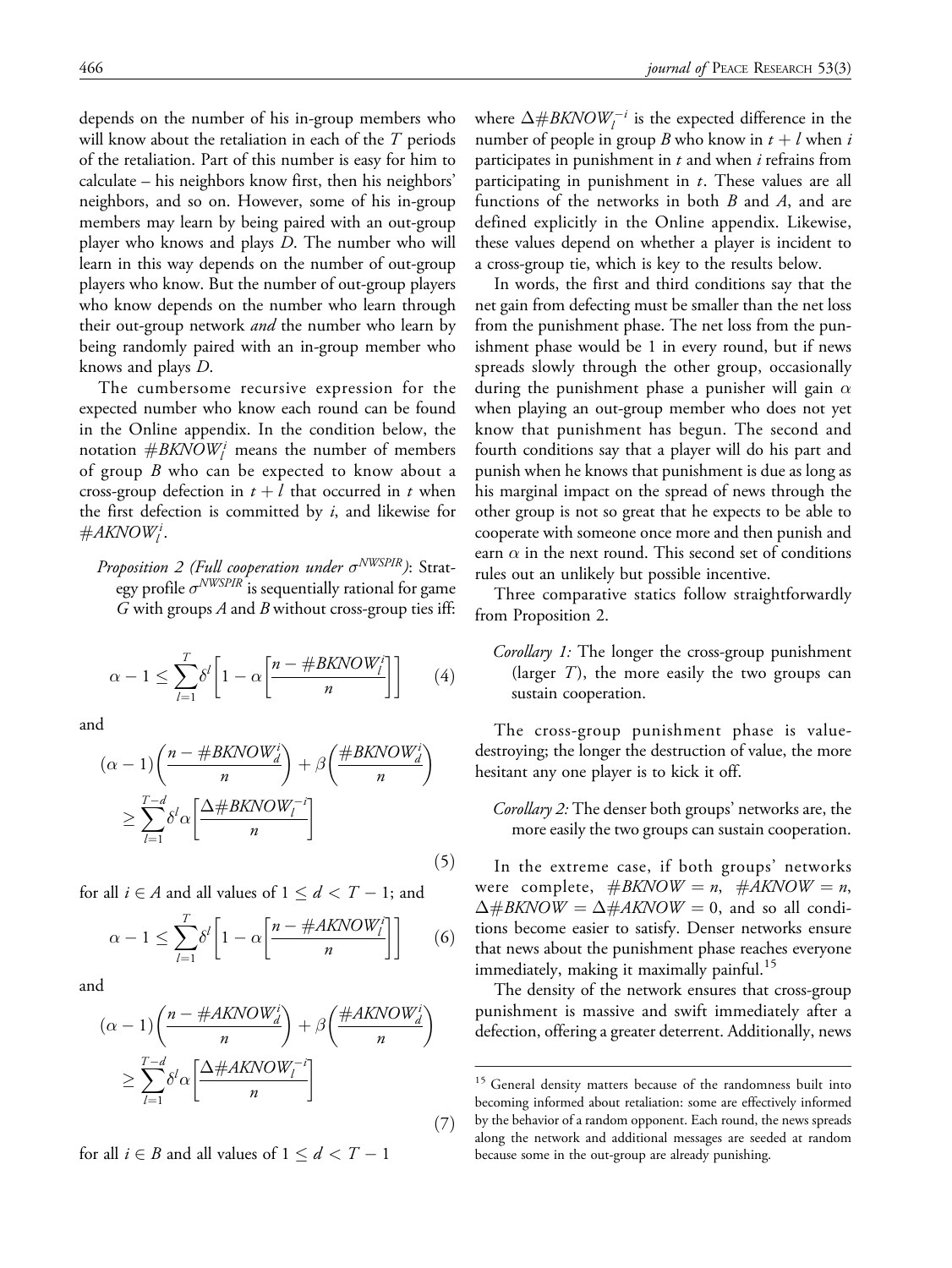about some individuals' rounds spreads relatively slowly due to their network positions. These individuals have the greatest incentive to defect in the first place.

Corollary 3: Individuals who occupy more peripheral network positions have a greater incentive to deviate from  $\sigma^{NWSPIR}$ 

The punishment phase kicked off by such individuals is slower to cascade through the group, and so the person faces lower expected costs from punishment; these individuals can defect with lower expected cost.

#### The downside to cross-group ties

Now consider the comparison between two groups with no cross-group ties and two groups with a cross-group tie. The conditions for full cooperation are nearly identical; what differs is what the two individuals incident to the cross-group tie know. While everyone else knows merely the average number of others who know about an out-group defection, someone incident to a crossgroup tie would know the exact number of others who would know about an out-group defection against that individual. Now  $\#BKNOW_l^{i,j}$  is the number of individuals in  $B$  who can be expected to know about a crossgroup defection that occurred by i against j in t by  $t+l$ .

Proposition 3 (Full cooperation under  $\sigma^{NWSPIR}$ ): Strategy profile  $\sigma^{NWSPIR}$  is sequentially rational for game G with groups A and B with cross-group ties iff:

$$
\alpha - 1 \le \sum_{l=1}^{T} \delta^l \left[ 1 - \alpha \left[ \frac{\#B - \# BK Now V_l^{i,j}}{\#B} \right] \right] \tag{8}
$$

and

$$
(\alpha - 1) \left( \frac{\#B - \#BKNOW_d^{i,j}}{\#B} \right) + \beta \left( \frac{\#BKNOW_d^{i,j}}{\#B} \right)
$$
  

$$
\geq \sum_{l=1}^{T-d} \delta^l \alpha \left[ \frac{\Delta \#BKNOW_l^{-i}}{\#B} \right]
$$
(9)

for all  $i \in A$ ,  $j \in B$ , and all values of  $1 \le d < T - 1$ ; and

$$
\alpha - 1 \le \sum_{l=1}^{T} \delta^l \left[ 1 - \alpha \left[ \frac{\#A - \#AKNOW_l^{i,j}}{\#A} \right] \right] \tag{10}
$$

and

$$
(\alpha - 1) \left( \frac{\#A - \#AKNOW_d^{i,j}}{\#A} \right) + \beta \left( \frac{\#AKNOW_d^{i,j}}{\#A} \right)
$$
  

$$
\geq \sum_{l=1}^{T-d} \delta^l \alpha \left[ \frac{\Delta \#AKNOW_l^{-i}}{\#A} \right]
$$
(11)

for all  $i \in B$ ,  $j \in A$ , and all values of  $1 \le d < T - 1$ .

Once again, the exact specification of  $\#BKNOW$ can be found in the Online appendix. For simplicity, consider a simplification that represents a cumbersome union of unions with the stand-in 'UNION'. Now we can write the number of people in group B that  $i$  knows will know about a defection occurring in a round between  $i \in A$  and  $j \in B$  when no crossgroup ties are present as:

$$
\#BKNOW_l^{i,j} = \# \Big[\overline{N}_B^h \cup UNION_l^i\Big]. \tag{12}
$$

The first term in brackets is the average lr-neighborhood size of group  $B$ . When  $i$  and  $j$  are incident to a cross-group tie, the number of people in group  $B$  that  $i$ knows will know about a defection occurring in a round between  $i \in A$  and  $j \in B$  when a cross-group tie is present between  $i$  and  $j$  is:

$$
\#BKNOW_l^{i,j} = \# \Big[ N_j^{lr} \cup UNION_l^i \Big]. \tag{13}
$$

Without cross-group ties,  $i$  considers the average neighborhood size in group  $B$ . With a cross-group tie to which  $i$  is incident,  $i$  considers the exact neighborhood size of his cross-group contact. This leads to the key result:

Proposition  $4$  (Dangerous cross-group ties): Player  $i$ 's incentive to defect against out-group member  $j$  is strictly greater when  $i$  and  $j$  are incident to a crossgroup tie and  $\# N_j^{lr} < \overline{\# N}_B^{lr}$  for  $1 \le l \le T$ . <sup>16</sup>

In other words, when  $\hat{i}$ s cross-group neighbor  $\hat{j}$ s neighborhood is strictly smaller than the average neighborhood in the out-group,  $i$  has a strictly greater incentive to defect on  $j$  given this cross-group tie than given its absence. It follows that enforcing cooperation between

<sup>&</sup>lt;sup>16</sup> This condition is sufficient for a cross-group tie to make full cooperation strictly more difficult, but a slightly weaker version is necessary and sufficient: it must be that the weighted sum in condition (1) is smaller, which does not necessarily require the neighborhoods to be weakly smaller at every value of l.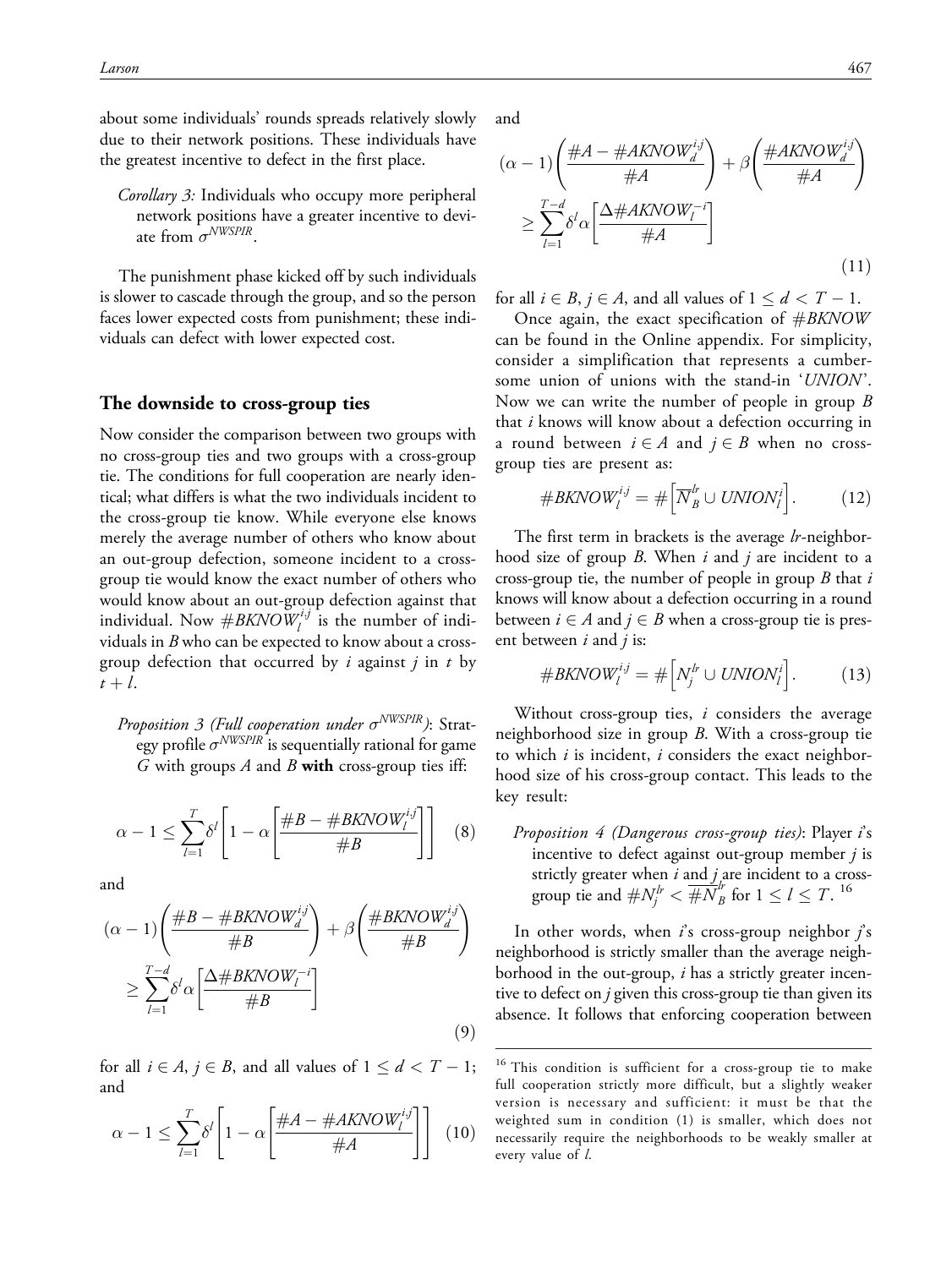the two groups is strictly more difficult<sup>17</sup> when the binding group member is incident to a cross-group tie.

We can also establish the relative magnitude of the danger.

Corollary 4 (Particular danger of the poorly connected): The larger the difference between  $\# N_f^{lr}$  and  $\overline{\# N}_B^{lr}$ for  $1 \leq l \leq T$ , the more harm the cross-group tie between  $i$  and  $j$  does to full cooperation.

When a cross-group tie connects  $i \in A$  to a member  $j \in B$ with smaller-than-average neighborhood size, *i* faces a greater incentive to defect against  $j$  than if there were no such crossgroup tie; the more below-average the neighborhood size, the bigger the impact the cross-group tie has on  $\hat{i}$  s incentive.

#### Discussion

To illustrate the mechanism by which a cross-group tie may be dangerous, consider an example. Suppose there are two neighboring ethnic groups with no cross-group ties, and the two maintain peace by threatening retaliation. If someone in one ethnic group mistreats someone in the other ethnic group, the mistreated ethnic group retaliates for some amount of time, which takes the form of cross-group conflict. The two groups maintain civil relations because they know that an uncooperative act would spark cross-group conflict.

The incentive to behave civilly is strongest when the consequences of cross-group retaliation are greatest. The consequences are higher when more people are involved. People get involved in cross-group retaliation when they hear that they should. Networks that spread news of misbehavior widely and quickly maximize the consequences of retaliation and so increase the incentive to behave cooperatively.

Any individual considering behaving uncivilly toward the other group has to compare what he stands to gain from doing so with the consequences of retaliation that he initiates. First, note that the speed with which news reaches others varies within a network. Some positions within a network are more peripheral – positions from which news reaches the rest of the group more slowly – and some are more central – positions from which news reaches many others quickly. A central individual and a peripheral individual face different consequences from misbehavior; retaliation sparked by the central individual involves many people and exacts high costs quickly. Retaliation sparked by a more peripheral individual escalates more slowly, reducing the costs. Hence, more peripheral individuals within a network are not as strongly deterred from initiating conflict.

Now consider the way the out-group's network figures into each player's estimation of the cost of conflict. With no cross-group ties, no one knows which out-group member they are interacting with. They know what the out-group network looks like, but not who sits where in it – all noncoethnics are strangers. The out-group network matters for the cost estimation because the cost of conflict is increasing in the number of out-group members who are involved. This depends in part on how quickly, on average, news from any source in the out-group reaches any other source. If the out-group network has some positions that are more central and some that are more peripheral, and if a player just knows he is playing someone at random, his costs depend on the average over the number of out-group members who would know when he plays any of them.

If, instead, an individual  $i$  has a cross-group tie to some  $j$ in the out-group, he knows the identity of one of the nodes in the out-group network. He knows exactly how many out-group players would learn news originating with his cross-group neighbor. If his neighbor is more central, this makes him even less likely to behave uncivilly when randomly paired with this opponent. If his neighbor j is more peripheral, though, i may stand to gain more in a defection against  $j$  than in a defection against a randomly chosen outgroup member.<sup>18</sup> If *j* is in a particularly vulnerable position, both groups would be better off if no one knew when they were playing the vulnerable  $j$ .<sup>19</sup>

<sup>&</sup>lt;sup>17</sup> We can say that enforcing cooperation is more difficult when the conditions require a large minimum value of the discount factor  $\delta$  to be satisfied.

<sup>&</sup>lt;sup>18</sup> In the model, individuals who are incident to cross-group ties know information about the social structure of their contact, which is what potentially allows them to exploit the other individual. Individuals also keep this knowledge to themselves. If instead individuals shared the opportunity for exploitation with their in-group members, the prospects for conflict might be even worse. Likewise, if through a cross-group contact a person learns that not only is his cross-group neighbor a tempting target, but so is one of his co-ethnic friends, then the downsides of cross-group ties would be magnified.

<sup>&</sup>lt;sup>19</sup> This result may seem surprising given the rough intuition of (Fearon, 1995) – one source of conflict in a rationalist explanation for war is asymmetric information. If both parties engaged in a costly bargain had complete information over resolve and capabilities, a bargaining range could accommodate peace, but asymmetric information can preclude an agreement preferable to war. The main difference here is that agents are not engaged in a costly bargain; they are engaged in a repeated interaction which is cooperative due to the threat of conflict if someone deviates. Cooperation now is worthwhile because punishment in the future is too expensive. The new information is effectively that there is one way to not cooperate now that earns much less expensive future punishment. If neither side had that information, cooperation now would be easier to maintain. Once that information is learned, cooperation is harder to maintain.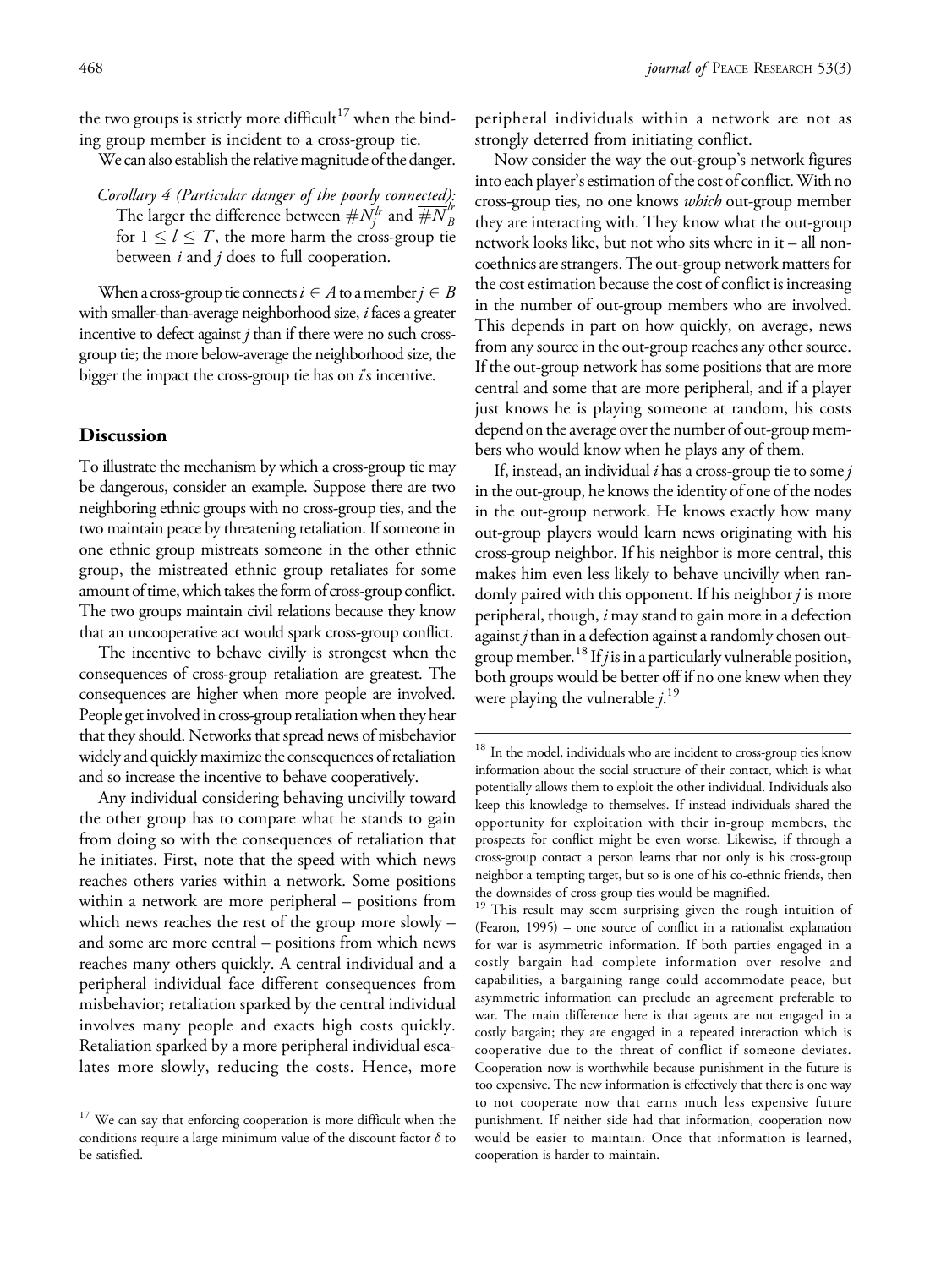#### The dangers of imposing cross-group ties

The model does not capture every possible source of incentives for conflict or peace, but simply demonstrates the existence of a mechanism by which a cross-group tie can make interethnic peace strictly less likely. The tie conveys information about vulnerability that would otherwise remain unknown. This suggests that cross-group ties are not *necessarily* beneficial on net, which has important implications for empirical interventions that operate in the realm of civil society.

Due to the potential benefits of social contacts that span ethnic groups, development programs and peacekeeping interventions often contain a 'civil society' component with the goal of forging ties across groups (Belloni, 2001). These programs range from largescale, multiyear efforts to fund and construct community organizations (e.g. Pickering, 2006) to smaller, one-off programs like concerts, soccer camps, and youth programs (e.g. Yablon & Katz, 2001).

The range in program subject, duration, type, and size means there is high variance in ways that ties are promoted. Case study approaches have attempted to evaluate program types and infer conditions under which these programs are most successful at forging relationships and promoting peace. For instance, the programs undertaken in post-conflict Bosnia appeared to be most effective when they offered individuals the chance for frequent, mutually dependent interethnic interactions (Pickering, 2006). The impression is that programs which are unsuccessful may be a waste of resources and have a low marginal impact on peace.

The above model suggests that the worst case scenario for a peace program is not that the marginal impact on peace is zero; the worse case scenario is that the marginal impact is negative.

Ties which connect peripheral individuals and change *nothing else* can generate incentives that undermine peace. Of course reality is more complicated than the model setup. Whether the net consequence of a tie in the real world is negative or not will depend on what else changes – especially details of the strategic environment like the structure of costs or preferences – which will depend on the nature of the intervention.

To explore the plausibility of dangerous cross-group ties, consider two hypothetical interventions. Intervention 1 invites members of both ethnic groups to a yearlong education program which meets weekly, after which an organization will be created in which the participants expect to continue to meet indefinitely to perform some mutually beneficial task. Intervention 2 invites members of both ethnic groups to a day-long soccer camp.

Both result in non-coethnics meeting. The difference between the two programs may seem to be that the first program will forge deeper connections and the second one shallower ones, making the first program more likely to succeed and rendering the second less effective. However, there is a scenario in which the soccer camp is not just ineffective but actually reduces peace.

Suppose a member of ethnic group A meets a member of ethnic group  $B$  during the day of soccer, and through some casual conversations between play, gleans that the member of  $B$  is something of an outcast in his group. His friend group is small, he interacts with the rest of his group infrequently, and so forth. These indicators that the particular member of  $B$  is peripheral may make that member of  $B$  a tempting target of incivility to the other participant. The ability to identify a particularly isolated member of  $B$  may make conflicting with  $B$  strictly more profitable.<sup>20</sup>

The same information could be gleaned if the two had interacted via intervention 1, and so the cross-group tie could have negative consequences. However, intervention 1 might result in additional changes which may alter the strategic environment described above, potentially counteracting the downsides identified here. Perhaps the intervention's duration and content actually change the preferences of the participants, or the prospect of more frequent future interactions counteracts the incentive to exploit the out-group contact. Interventions that do not also alter the strategic environment in ways like these may not successfully counteract the incentive to act on the information that someone would be a profitable target.

Moreover, the extent to which an intervention is problematic depends on the recruitment strategy. Corollary 4 suggests that events which recruit as participants the most peripheral individuals in each group exacerbate the negative effects of any added cross-group ties. Crossgroup ties to peripheral individuals are those that reveal the most profitable opportunities to take advantage of the out-group. If the intervention seeks to add crossgroup ties between the most peripheral, it is seeking to add the potentially most dangerous interethnic ties.

Finally, this reasoning also suggests an additional potential source of selection bias when trying to infer

<sup>&</sup>lt;sup>20</sup> For the model to apply, interactions between two individuals must have as an option some action that could be taken which would count as a defection, or uncivil, such that each person would find taking that action most profitable if they could get away with it. What exactly this looks like can vary: cheating, hurling insults, physical violence, etc.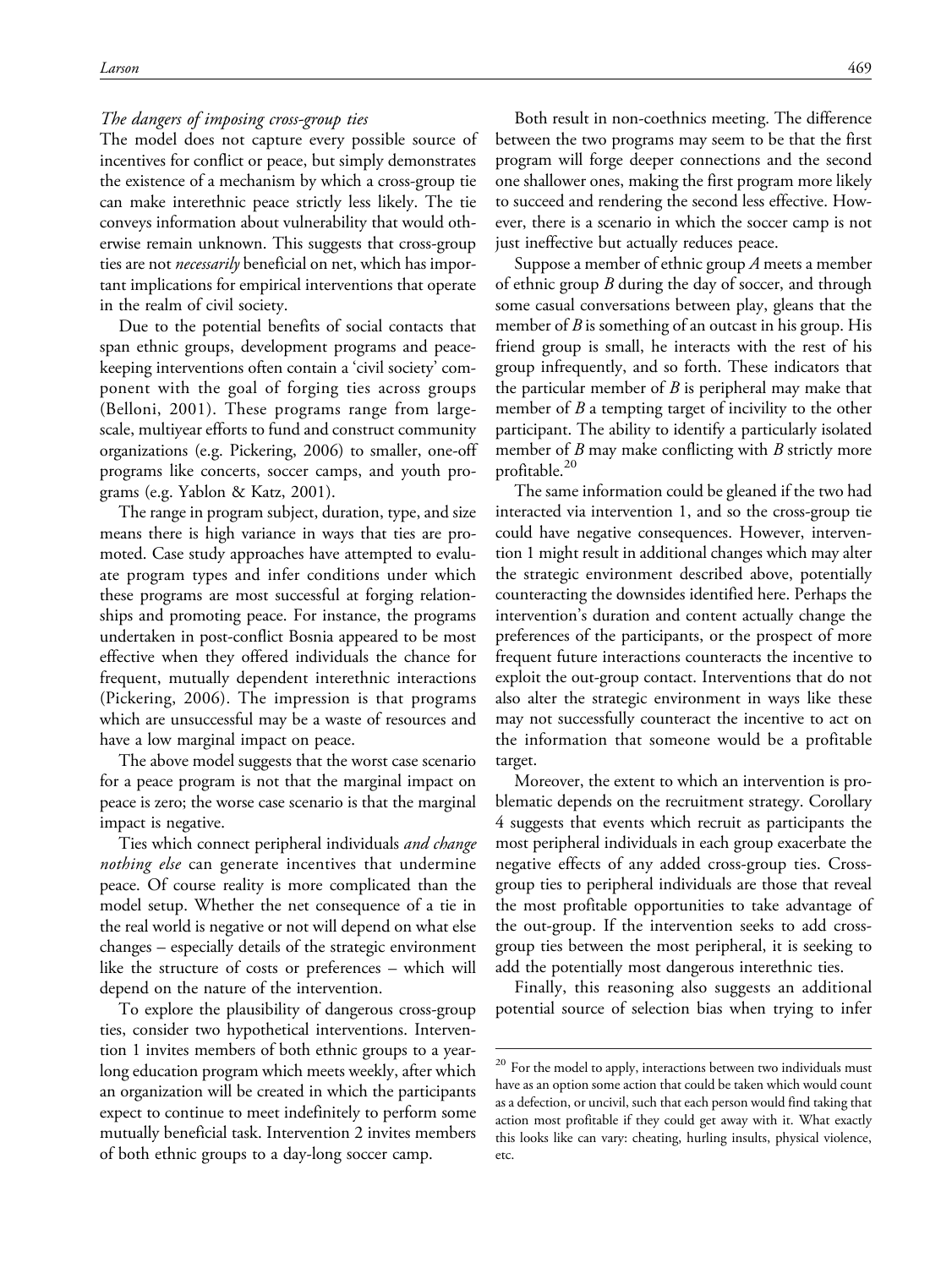the causal benefit of cross-group ties from observational data. Cross-group ties that emerge 'organically', that form between individuals within two groups for some natural reason and not as the product of an intervention, may differ from ties that are imposed (say via an intervention) in the attendant strategic environment. Ties that form naturally between people may be due to genuine fondness or mutual benefit, both of which may make the strategic structure of an interaction between individuals who have formed a relationship on their own different from the structure of an interaction between individuals introduced during an international intervention. If this is the case, cross-group ties that form naturally would be more likely to be helpful to interethnic peace than ties imposed without attempts to alter preferences or other features of the environment. Observing that neighboring ethnic groups have cross-ethnic ties and fight less frequently does not mean that adding crossethnic ties through any means would be helpful; to the contrary, some interventions to do so could strictly

# reduce interethnic peace.

# Conclusion

The model formalizes a process by which interethnic cooperation is supported by threats of cross-group retaliation. Interethnic conflict is staved off by the threat of coordinated retaliation: social networks through which news spreads determine how successful this coordination will be. Ethnic groups with particularly dense networks wield a credible threat in response to cross-group misbehavior: news that someone misbehaved will spread rapidly to the rest of the group, allowing many to quickly join in the retaliation. Such groups can best deter conflict.

Sparse networks attenuate the costs of retaliation because coordinating the start of retaliation is slow. Sparse networks are problematic for a second reason as well: coordinating the end of a period of retaliation becomes more difficult. In the event that someone has misbehaved, the groups enter a period of costly retaliation that will end after a finite period of time. If someone encounters a retaliator before being told that the retaliation period has begun (because his group's network is sparse and news spreads slowly), he may still be earnestly retaliating once the period is supposed to end. When this happens, his act of retaliation, understood by the other group to be uncalled for, trips a new period of retaliation. This can occur again and again, resulting in protracted conflict.

The model also reveals a mechanism by which some cross-group ties are strictly harmful for interethnic peace.

In any network, the more peripheral positions – individuals with few connections to many others – would be more tempting targets of misbehavior. Cross-group ties between individuals in these positions reveal this tempting position and make initiating conflict strictly more likely. Not only does this mean that cross-group ties are not necessarily helpful, but this also suggests that programs aiming to create new cross-group ties should proceed cautiously. Uncareful efforts to promote peace by imposing cross-group ties can do more harm than good, especially if they are aimed at the most peripheral members of both groups.

The model presented here illustrates the potential value of accounting for networks that spread information among groups. Given the surge in network data collection projects in the field (e.g. Conley & Udry, 2010; Barr, Ensminger & Johnson, 2010; Jackson, Rodriguez-Barraquer & Tan, 2012; Banerjee et al., 2014; Larson & Lewis, 2015b), theory relating the precise internal structure of groups to cooperative outcomes may prove to be especially useful.

# Online appendix

The Online appendix is available at [http://www.prio.org/](http://www.prio.org/jpr/datasets) [jpr/datasets.](http://www.prio.org/jpr/datasets)

# Acknowledgments

Thanks to the participants of the Networked International Politics conference at the University of St. Gallen for their helpful feedback and suggestions.

# References

- Banerjee, Abhijit V; Arun Chandrasekhar, Esther Duflo & Matthew O Jackson (2014) Gossip: Identifying central individuals in a social network. Working paper, SSRN 2425379 [\(http://arxiv.org/pdf/1406.2293.pdf\)](http://arxiv.org/pdf/1406.2293.pdf).
- Barr, Abigail; Jean Ensminger & Jeffrey C Johnson (2010) Social networks and trust in cross-cultural economic experiments. In: Karen S Cook, Margaret Levi & Russell Hardin (eds) Whom Can We Trust? New York: Russell Sage Foundation, 65–90.
- Belloni, Roberto (2001) Civil society and peacebuilding in Bosnia and Herzegovina. Journal of Peace Research 38(2): 163–180.
- Burt, Ronald S (2000) The network structure of social capital. Research in Organizational Behavior 22: 345–423.
- Cho, Myeonghwan (2011) Public randomization in the repeated prisoner's dilemma game with local interaction. Economics Letters 112(3): 280–282.